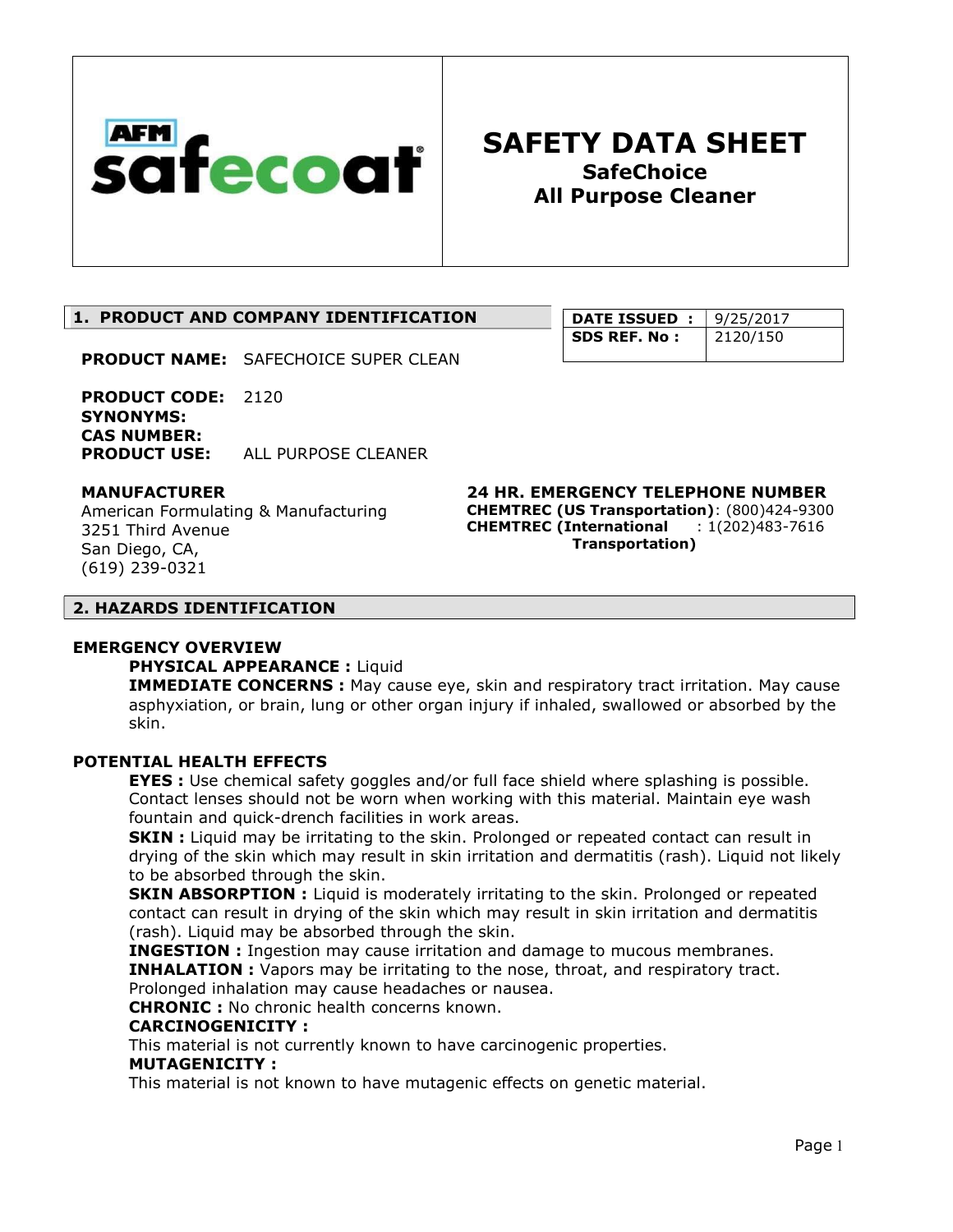

#### REPRODUCTIVE TOXITY

**REPRODUCTIVE EFFECTS**: This material is not known to cause any reproductive system damage.

#### TERATOGENIC EFFECTS :

This material is not known to contain any teratogenic substances.

#### IRRITANCY:

This material may cause irritation to the eyes, skin, and respiratory tract. Use correct PPE when handling this material.

#### CLASSIFICATION :

## PICTOGRAMS :



#### SIGNAL WORD : WARNING

#### HAZARD STATEMENTS :

H315 Causes skin irritation. H317 May cause an allergic skin reaction. H319 Causes serious eye irritation.

H412 Chronic aquatic toxicity

PRECAUTIONARY STATEMENTS : P264 Wash thoroughly after handling.

P273 Avoid release to the environment.

P280 Wear protective gloves/ protective clothing/ eye protection/ face protection.

P302 + P352 IF ON SKIN: Wash with plenty of soap and water.

P333 + P313 If skin irritation or rash occurs: Get medical advice/attention.

#### 3. COMPOSITION/INFORMATION ON INGREDIENTS

\*\*\*\* NO REPORTABLE QUANTITIES OF HAZARDOUS INGREDIENTS ARE PRESENT \*\*\*

No toxic chemical(s) subject to the reporting requirements of section 313 of Title III and of 40 CFR 372.

THE FORMULATION OF THIS PRODUCT DOES NOT CONTAIN CHEMICALS KNOWN TO THE STATE OF CALIFORNIA TO CAUSE CANCER AND BIRTH DEFECTS OR OTHER REPRODUCTIVE HARM."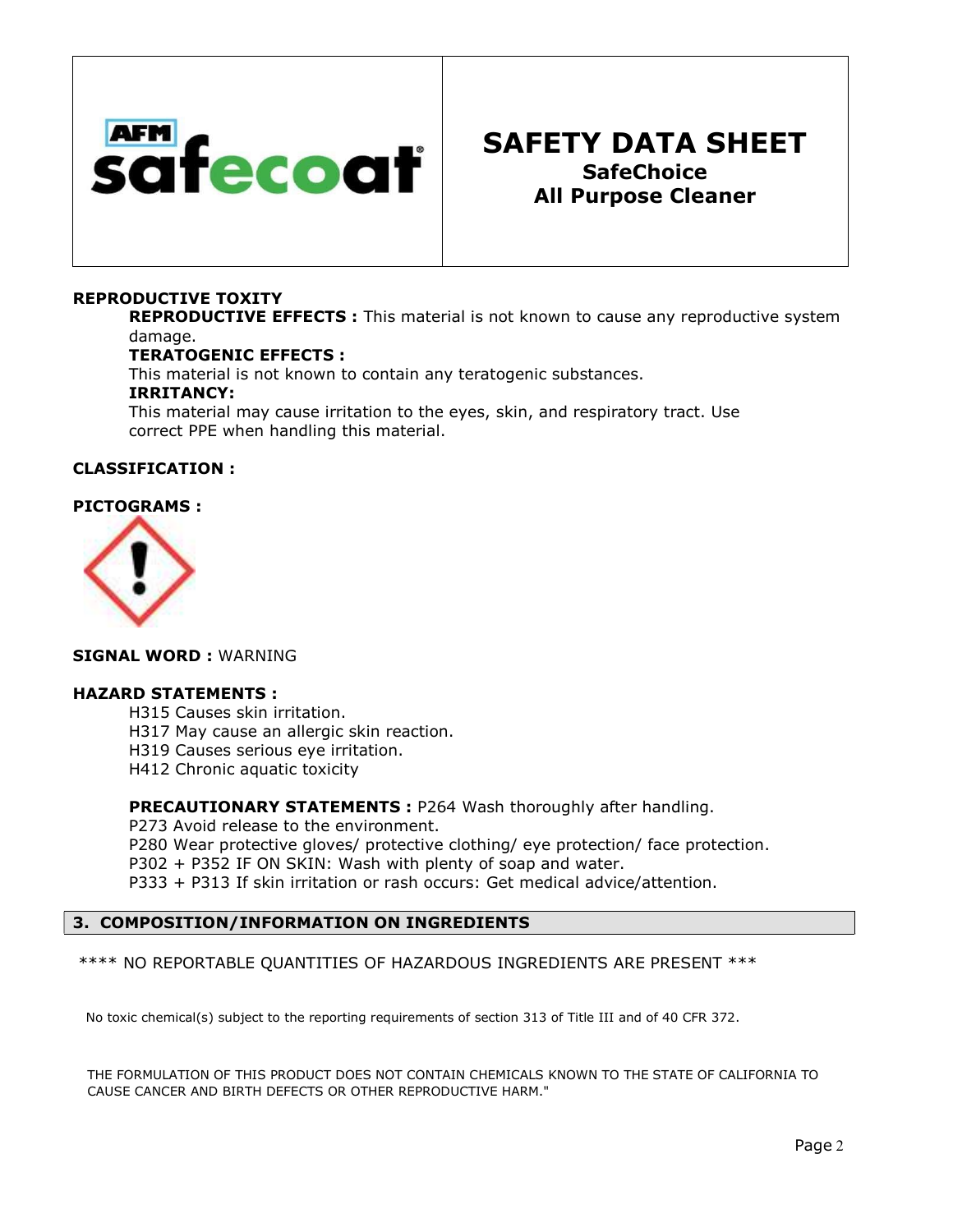

## 4. FIRST AID MEASURES

**EYES** : Immediately flush eyes with plenty of water for at least 15 minutes while holding eyelids open. Seek medical aid if irritation persists.

**SKIN** : Flush skin with soap and water while removing contaminated clothing. If irritation occurs, seek immediate medical attention. Do not reuse clothing or shoes until thoroughly cleaned.

**INGESTION :** Do not induce vomiting, and seek immediate medical attention. Do not attempt to give any liquids if victim is unconscious.

**INHALATION** : Immediately remove victim to fresh air. If victim is not breathing, give artificial respiration. If breathing is difficult, oxygen should be administered by qualified personnel. Seek immediate medical attention.

## MOST IMPORTANT SYMPTOMS AND EFFECTS, BOTH ACUTE AND DELAYED

**SYMPTOMS:** No further relevant information available. EFFECTS : No further relevant information available.

**NOTES TO PHYSICIAN** : If the victim is a child, give no more than 1 glass of water and 15cc (1 tablespoon) syrup of ipecac. If symptoms such as loss of gag reflex, convulsions, or unconsciousness occur before emesis, gastric lavage should be considered following intubation with a cuffed endotracheal tube.

## 5. FIRE FIGHTING MEASURES

**FLASH POINT AND METHOD : Not applicable** 

#### AUTO-IGNITION TEMPERATURE : **SUITABLE EXTINGUISHING MEDIA :** Use water fog, "alcohol" foam, dry chemical, or CO2.

## UNSUITABLE EXTINGUISHING MEDIA : None known.

FIRE FIGHTING PROCEDURES : Clear the fire area of unprotected personnel. Do not enter confined fire space without full bunker gear; including a positive pressure NIOSH approved SCBA. Cool fire exposed containers with water. If water is used, fog nozzles are preferred.

## UNUSUAL FIRE AND EXPLOSION HAZARD : N/A

COMBUSTION PRODUCTS : Unknown

## 6. ACCIDENTAL RELEASE MEASURES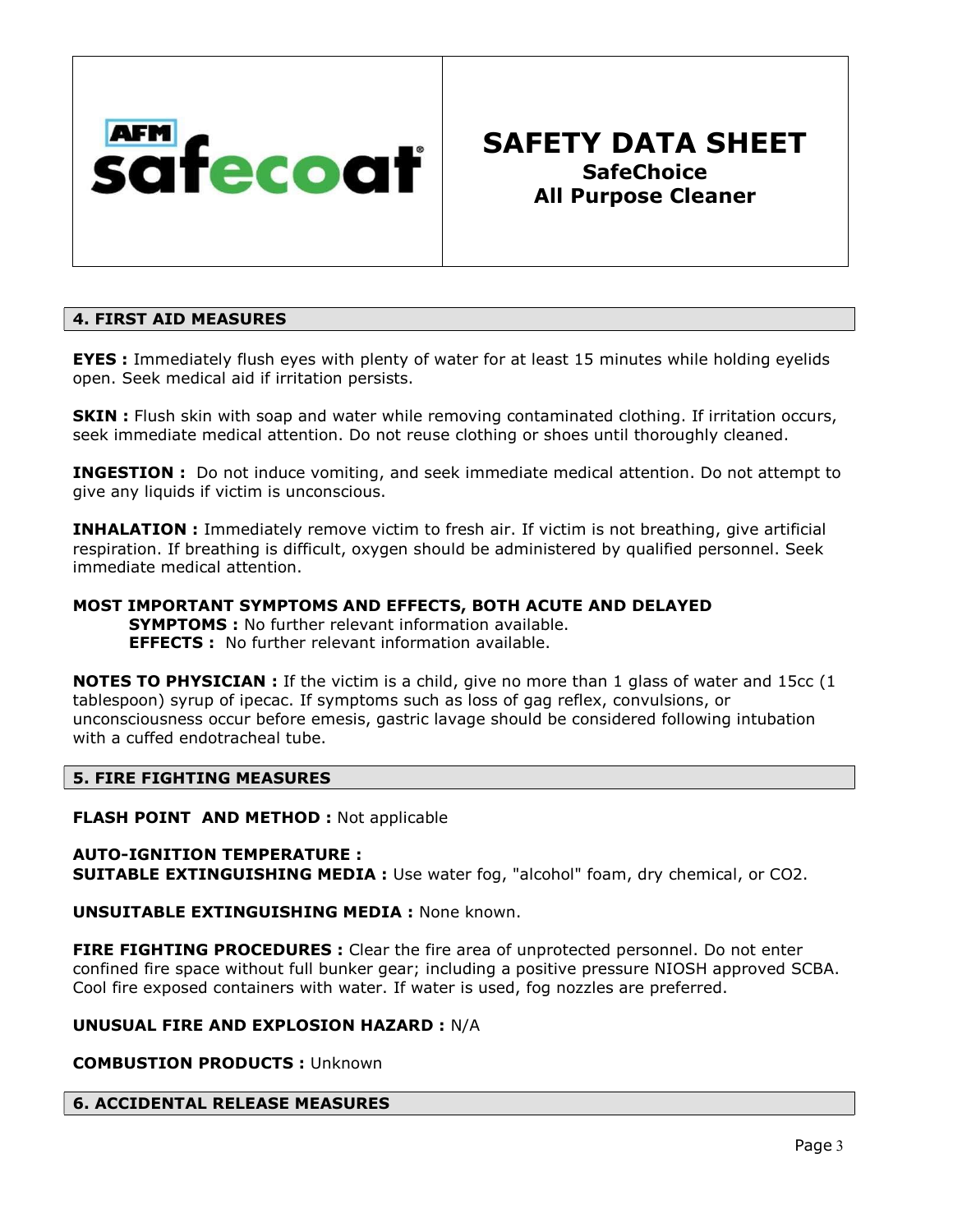

**GENERAL PROCEDURES** : Ventilate area of leak or spill for at least 24 hours or until it has been declared safe. Stop the leak if there is no risk involved. Clean-up personnel require protective clothing and respiratory protection from vapors. Absorb liquid with inert material. Only specially trained or qualified personnel should handle the emergency.

## ENVIRONMENTAL PRECAUTIONS

WATER SPILL : Keep material out of storm sewers and ditches which lead to waterways.

LAND SPILL : Contact applicable authorities and determine applicable regulations based on SDS information.

AIR RELEASE : Contact applicable authorities and determine applicable regulations based on SDS information.

#### PERSONAL PRECAUTIONS :

For non-emergency personnel:

**PROTECTIVE EQUIPMENT :** Avoid dispersal of spilled material and runoff and contact with soil, waterways, drains and sewers. Inform the relevant authorities if the product has caused environmental pollution (sewers, waterways, soil or air).

**EMERGENCY PRECAUTIONS :** Avoid dispersal of spilled material and runoff and contact with soil, waterways, drains and sewers. Inform the relevant authorities if the product has caused environmental pollution (sewers, waterways, soil or air).

**METHOD OF CLEANING UP :** Clean up spills immediately and dispose of waste safely.

## 7. HANDLING AND STORAGE

PRECAUTIONS FOR SAFE HANDLING : Avoid Freezing. Avoid contact with bacteria, fungus, or other microorganisms. Keep container closed when not in use to avoid skinning and microorganism contamination.

CONDITIONS FOR SAFE STORAGE, INCLUDING INCOMPATIBILITIES : KEEP OUT OF REACH OF CHILDREN! Empty containers retain product residue and can be dangerous. Do not pressurize, cut weld, braze, solder, drill, grind, or expose such containers to heat, flame, sparks static electricity, or other sources of ignition.

## 8. EXPOSURE CONTROLS\PERSONAL PROTECTION

## OSHA TABLE COMMENTS:

 $NL = Not Listed$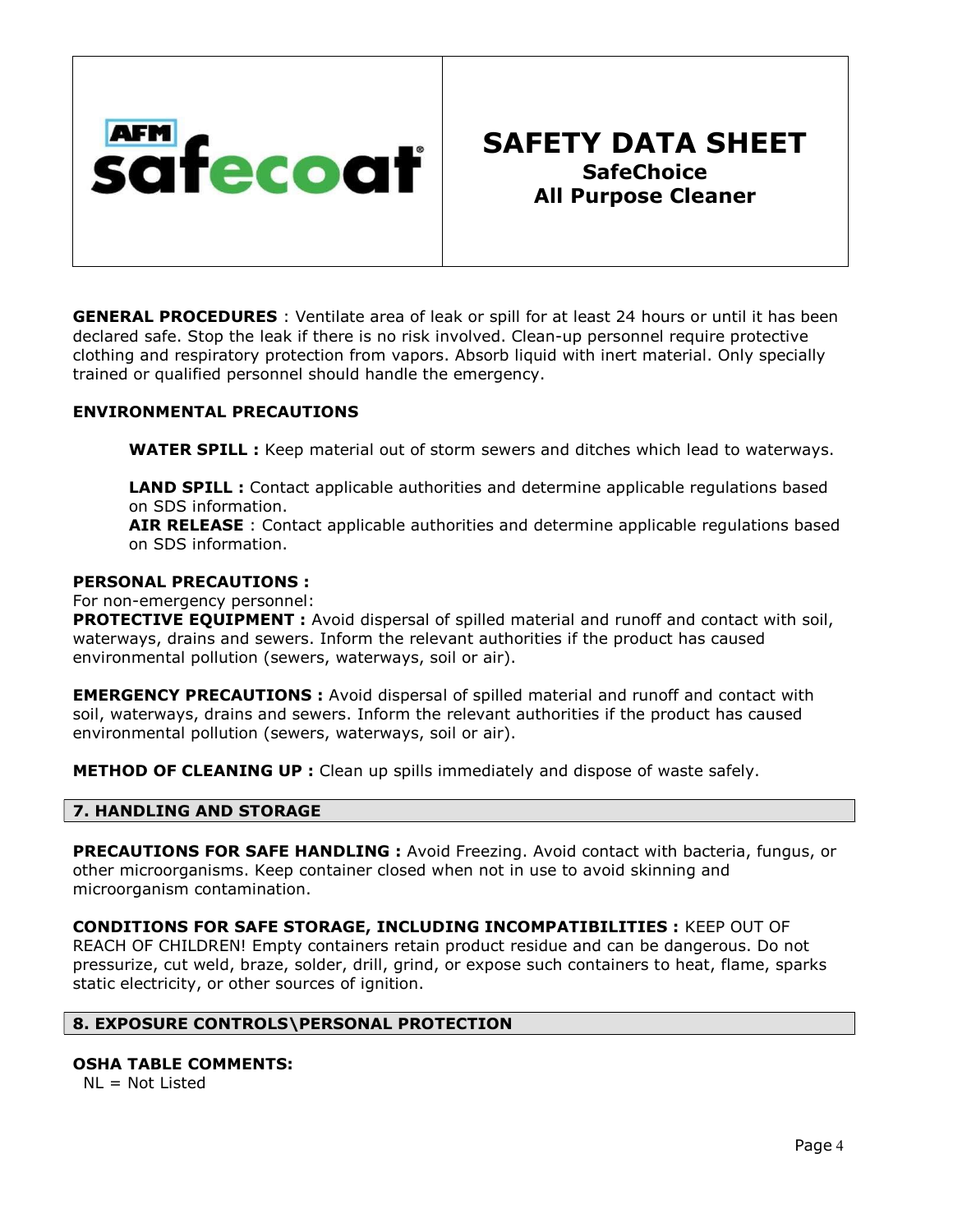

#### EXPOSURE LIMITS : None

**ENGINEERING CONTROLS** : Provide exhaust ventilation sufficient to keep the airborne concentration of this product below its exposure limits. Exhaust air may need to be cleaned by scrubbers or filters to reduce environmental contamination.

## PERSONAL PROTECTIVE EQUIPMENT

EYES AND FACE : Use chemical safety goggles and/or full face shield where splashing is possible. Contact lenses should not be worn when working with this material. Maintain eye wash fountain and quick-drench facilities in work areas.

**SKIN** : Wear resistant gloves (consult your safety equipment supplier). To prevent repeated or prolonged skin contact, wear impervious clothing and boots.

**RESPIRATORY** : If exposure may or does exceed occupational exposure limits (Section 8) use a NIOSH approved respirator to prevent overexposure. In accord with 29 CFR 1910.134, use either an atmosphere-suppling respirator or an air-purifying respirator for organic vapors.

**WORK HYGIENIC PRACTICES :** Use good personal hygiene when handling this product. Wash hands after use, before eating, drinking, smoking, or using the toilet.

**OTHER USE PRECAUTIONS:** Facilities storing or utilizing this material should be equipped with an eyewash facility and a safety shower.

COMMENTS : May be harmful or fatal if swallowed. May irritate body tissues. Use with adequate ventilation. Avoid breathing vapor. Do not get in eyes, on skin, on clothing. Wash thoroughly after handling.

#### 9. PHYSICAL AND CHEMICAL PROPERTIES

PHYSICAL STATE : Liquid

COLOR : Clear

ODOR : Odorless

#### EVAPORATION RATE : N/A

BOILING POINT : 212F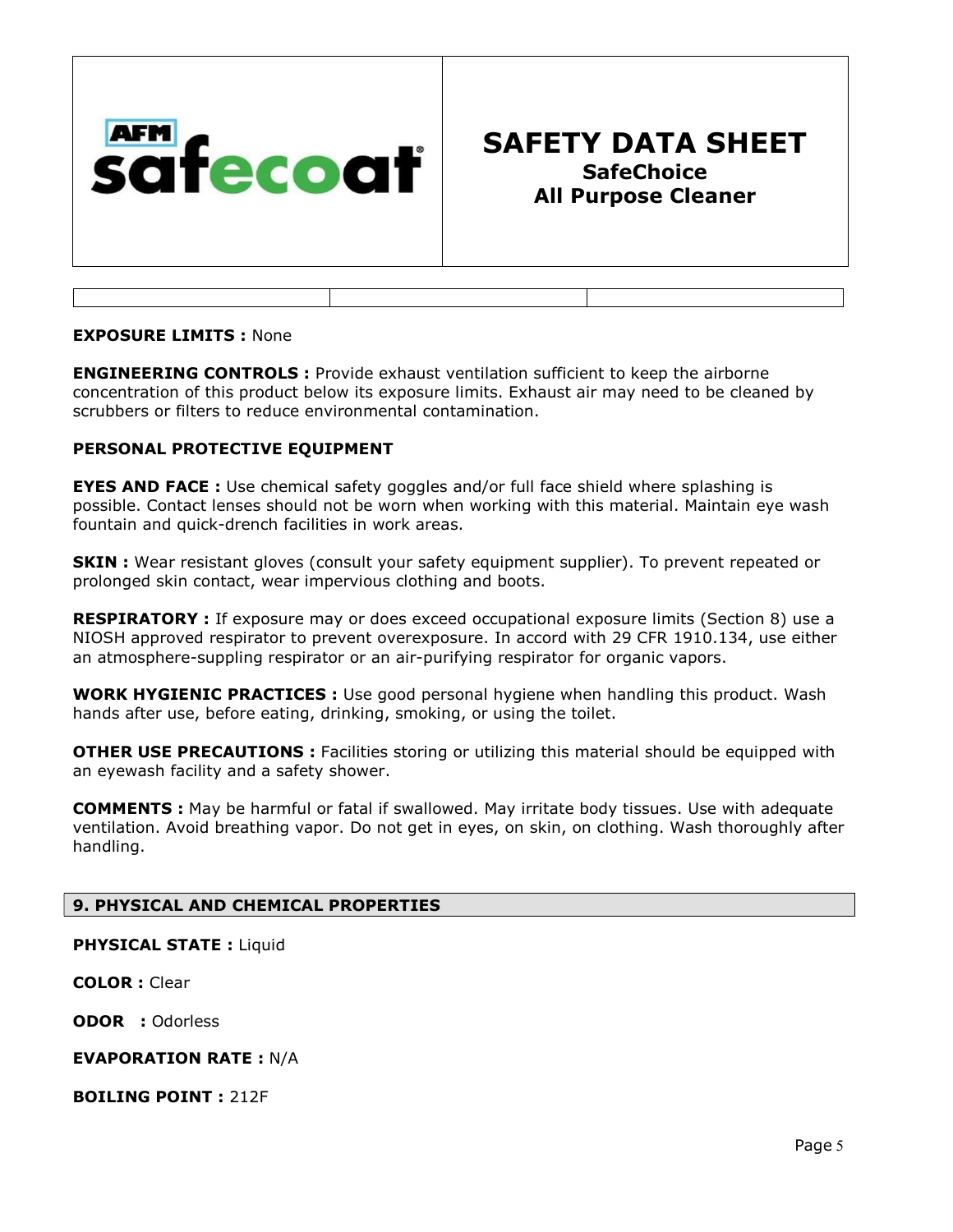

VAPOR DENSITY : N/A

VOLATILE ORGANIC COMPOUNDS: Material: 0 g/l

(VOC Theoretical – As Packaged)

HAZARDOUS AIR POLLUTANTS (HAP's) : N/A

(HAP's Theoretical – As Packaged)

SOLUBILITY IN WATER : Complete

DENSITY (LB/GAL) : 8.35

EVAPORATION RATE : N/A

PH: 8.7

SPECIFIC GRAVITY : 1.003

10. STABILITY AND REACTIVITY

STABILITY : Yes

HAZARDOUS POLYMERIZATION : Will not occur.

CONDITIONS TO AVOID : Avoid Freezing

POLYMERIZATION : Avoid heat, flame, and other sources of ignition.

**HAZARDOUS DECOMPOSITION PRODUCTS: None known** 

INCOMPATIBLE MATERIALS : None known

POSSIBILITY OF HAZARDOUS REACTIONS : None under normal conditions of use.

11. TOXICOLOGICAL INFORMATION

#### ACUTE TOXICITY VALUES :

## TOXICOLOGICAL INFORMATION

| $\sim$ $\sim$ $\sim$<br>$\overline{\phantom{0}}$<br>Dermal<br>LDJU | ,000<br>-<br>mg/kg<br>Rabbit<br>-<br>7ar<br>- - - |
|--------------------------------------------------------------------|---------------------------------------------------|
| ~-^<br>$\sim$<br>Ora.<br>LDSU                                      | 5,000<br>$\cdot$ .<br>Rat<br>mg/kg<br>-           |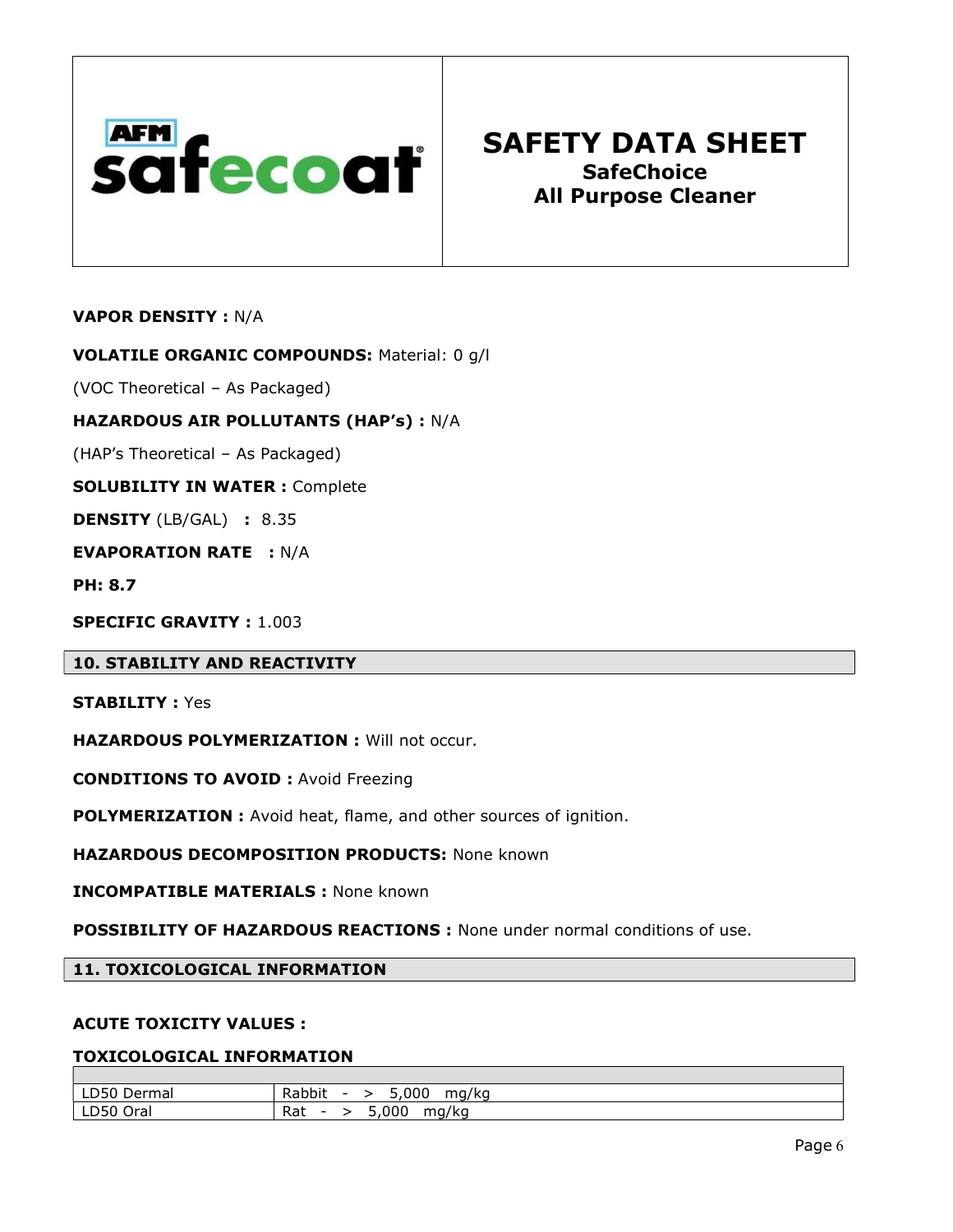

## SIGNS AND SYMPTOMS OF OVEREXPOSURE : None identified

## ACUTE EFFECTS :

EYE : Causes Serious Eye Irritation

**SKIN** : Causes skin irritation. Allergic reactions are possible.

INHALATION : Harmful if inhaled. High gas, vapor, mist or dust concentrations may be harmful if inhaled. Avoid breathing fumes, spray, vapors, or mist. High vapor concentrations are irritating to the eyes, nose, throat and lungs. Prolonged or excessive inhalation may cause respiratory tract irritation.

INGESTION : Harmful if swallowed.

TARGET ORGAN : Data Not Available

CHRONIC EFFECTS : Relevant data not available.

## SYMPTOMS OF RELATED

PHYSICAL : Data Not Available

CHEMICAL : Data Not Available

TOXICOLOGICAL CHARACTERISTICS : Data Not Available

DELAYED AND IMMEDIATE EFFECTS : Data Not Available

#### 12. ECOLOGICAL INFORMATION

ECOTOXICOLOGICAL INFORMATION: No further relevant information available

PERSISTENCE AND DEGRADABILITY : No further relevant information available

#### BIO-ACCUMULATIVE POTENTIAL : BP\_BIAP

MOBILITY : No further relevant information available

OTHER ADVERSE EFFECTS : No further relevant information available

ECOLOGICAL INFORMATION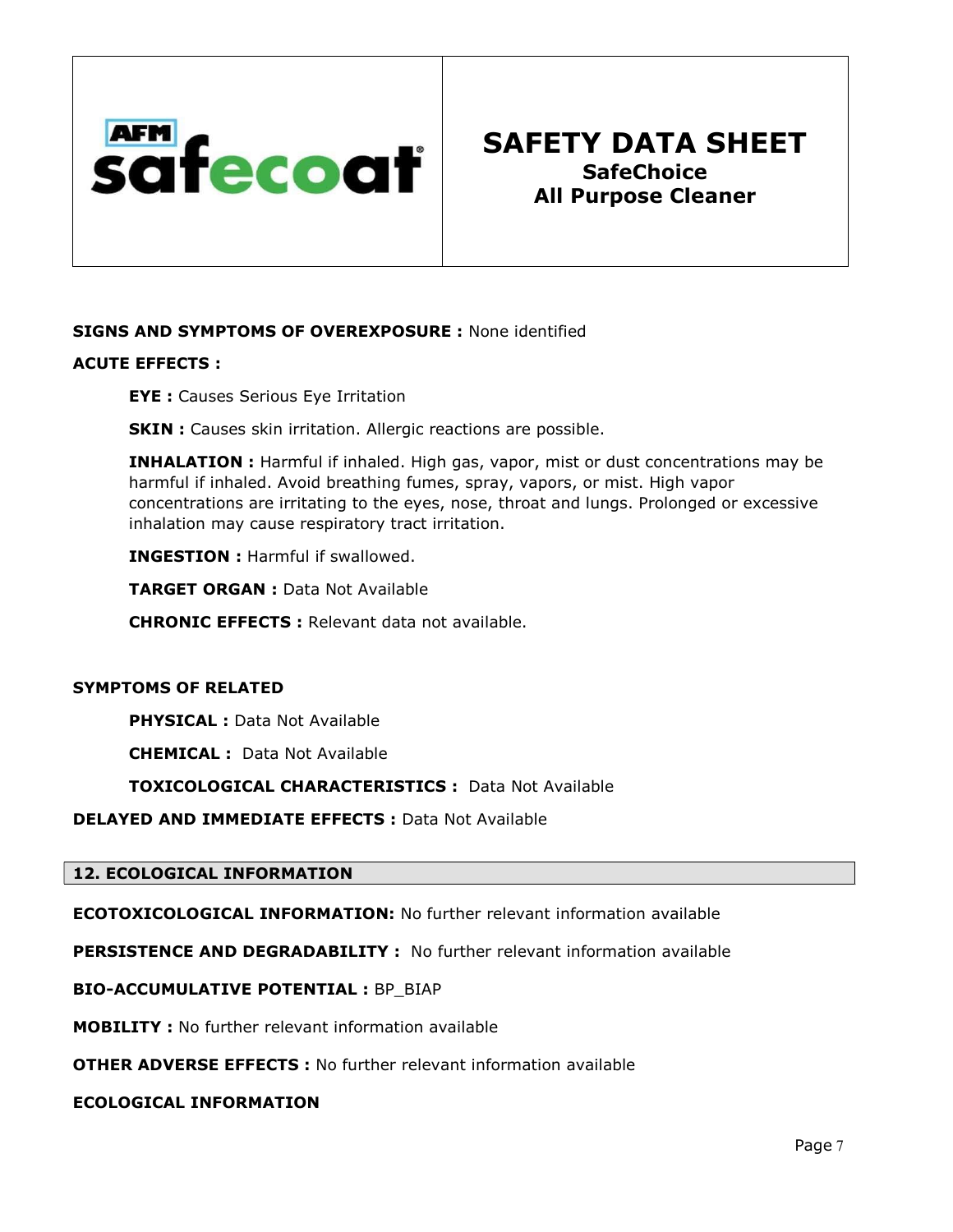

| EC <sub>0</sub> | Daphnia magna (Water flea) - 101   |
|-----------------|------------------------------------|
|                 | mg/l - 48 h                        |
| <b>EC50</b>     | Daphnia magna (Water flea) - > 100 |
|                 | mg/l - 96 h                        |
| LC50 Fish       | other fish $ >$ 100 mg/l $-$ 96 h  |

## 13. DISPOSAL CONSIDERATIONS

## WASTE TREATMENT METHODS

PRODUCT/PACKAGING DISPOSAL : The preferred options for disposal are to send to licensed reclaimers, or to permitted incinerators. Any disposal practice must be in compliance with federal, state, and local regulations. Do not dump into sewers, ground, or any body of water.

WASTE TREATMENT OPTIONS AND RECOMMENDATIONS : The generation of waste should be avoided or minimized wherever possible. Disposal of this product, solutions and any by-products should at all times comply with the requirements of environmental protection and waste disposal legislation and any regional local authority requirements. Dispose of surplus and non-recyclable products via a licensed waste disposal contractor. Waste should not be disposed of untreated to the sewer unless fully compliant with the requirements of all authorities with jurisdiction. Waste packaging should be recycled. Incineration or landfill should only be considered when recycling is not feasible. This material and its container must be disposed of in a safe way. Empty containers or liners may retain some product residues. Avoid dispersal of spilled material and runoff and contact with soil, waterways, drains and sewers.

WASTE CODE/WASTE DESIGNATIONS ACCORDING TO EWC/AVV : Chemical waste generators must determine whether a discarded chemical is classified as a hazardous waste. US EPA guidelines for the classification determination are listed in 40 CFR. Additionally, waste generators must consult state and local hazardous waste regulations to ensure complete and accurate classification.

**SAFE HANDLING** : Dispose of in accordance with federal, state, provincial, and local regulations. Local requirements may vary, consult your sanitation department or state-designated environmental protection agency for more disposal options.

## 14. TRANSPORT INFORMATION

## DOT (DEPARTMENT OF TRANSPORTATION)

TECHNICAL NAME : Not regulated as a hazardous material by DOT.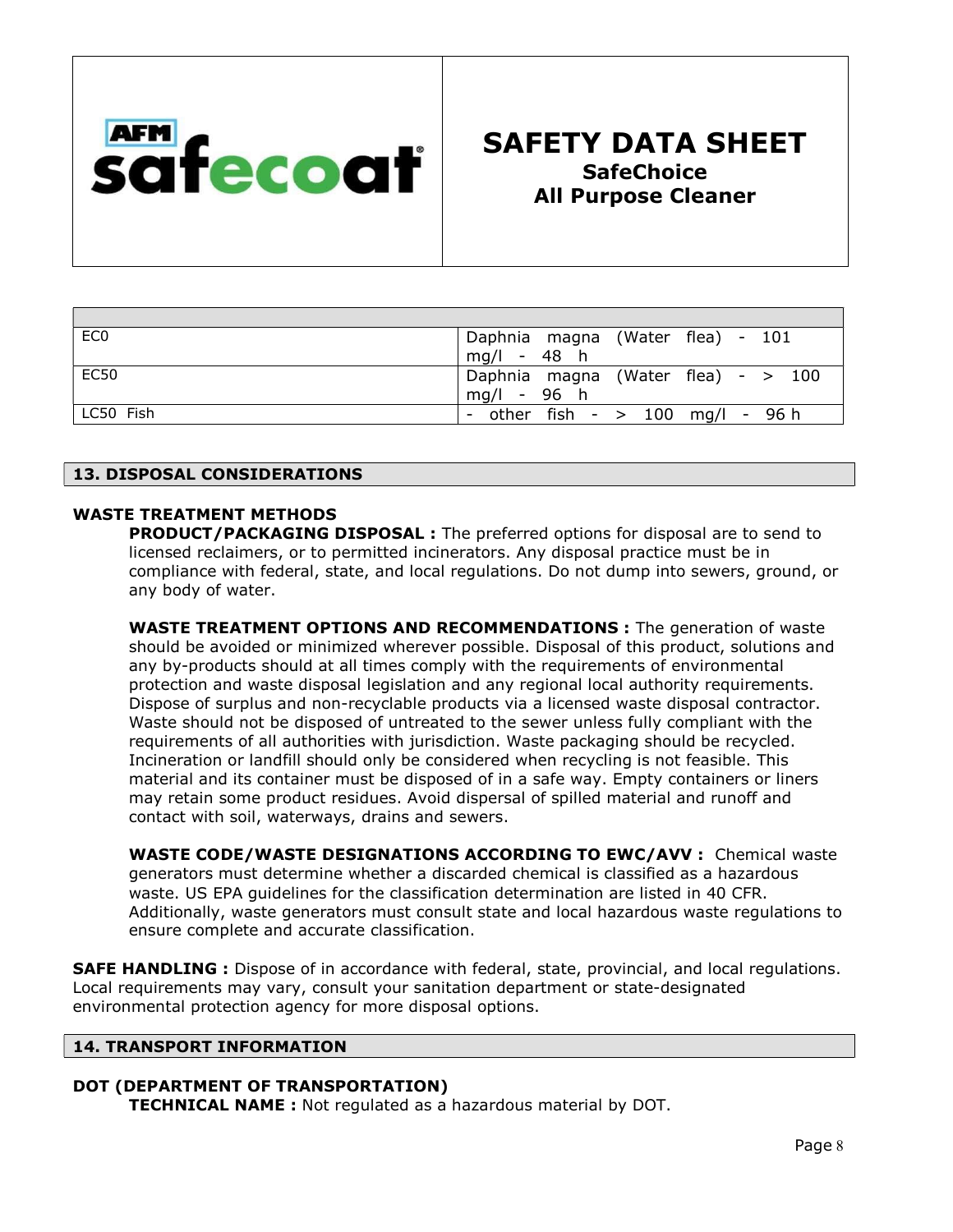

UN NUMBER : N/A

ICAO/IATA : Not regulated

IMDG/IMO : Not regulated

UN PROPER SHIPPING NAME : N/A

TRANSPORT HAZARD CLASS : N/A

PACKING GROUP : N/A

MARINE POLLUTANT : N/A

SPECIAL PRECAUTIONS : N/A

\*\*\* American Formulating & Manufacturing verifies that the material was supplied and shipped in the proper packages in accordance with DOT and federal regulations that are applicable to the mode of transportation selected. The shipper must verify that the packaging supplied is acceptable to be re-shipped in per the federal regulations applicable to the mode of transportation for reshipment. Regulations may change depending on mode of transportation selected.\*\*\*

## 15. REGULATORY INFORMATION

 UNITED STATES SARA TITLE III (SUPERFUND AMENDMENRS AND REAUTHORIZATION ACT) 311/312 HAZARD CATEGORIES: This product is not listed. FIRE : Yes **PRESSURE GENERATING** : No REACTIVITY : No ACUTE : Yes CHRONIC : Yes **313 REPORTABLE INGREDIENTS:** To the best of our knowledge, this product is not listed as a toxic chemical.

## 302/304 EMERGENCY PLANNING

**EMERGENCY PLAN:** To the best of our knowledge, this product is not listed as a toxic chemical.

**OTHER REGULATION: No Data Available** 

16. OTHER INFORMATION



NFPA CODES